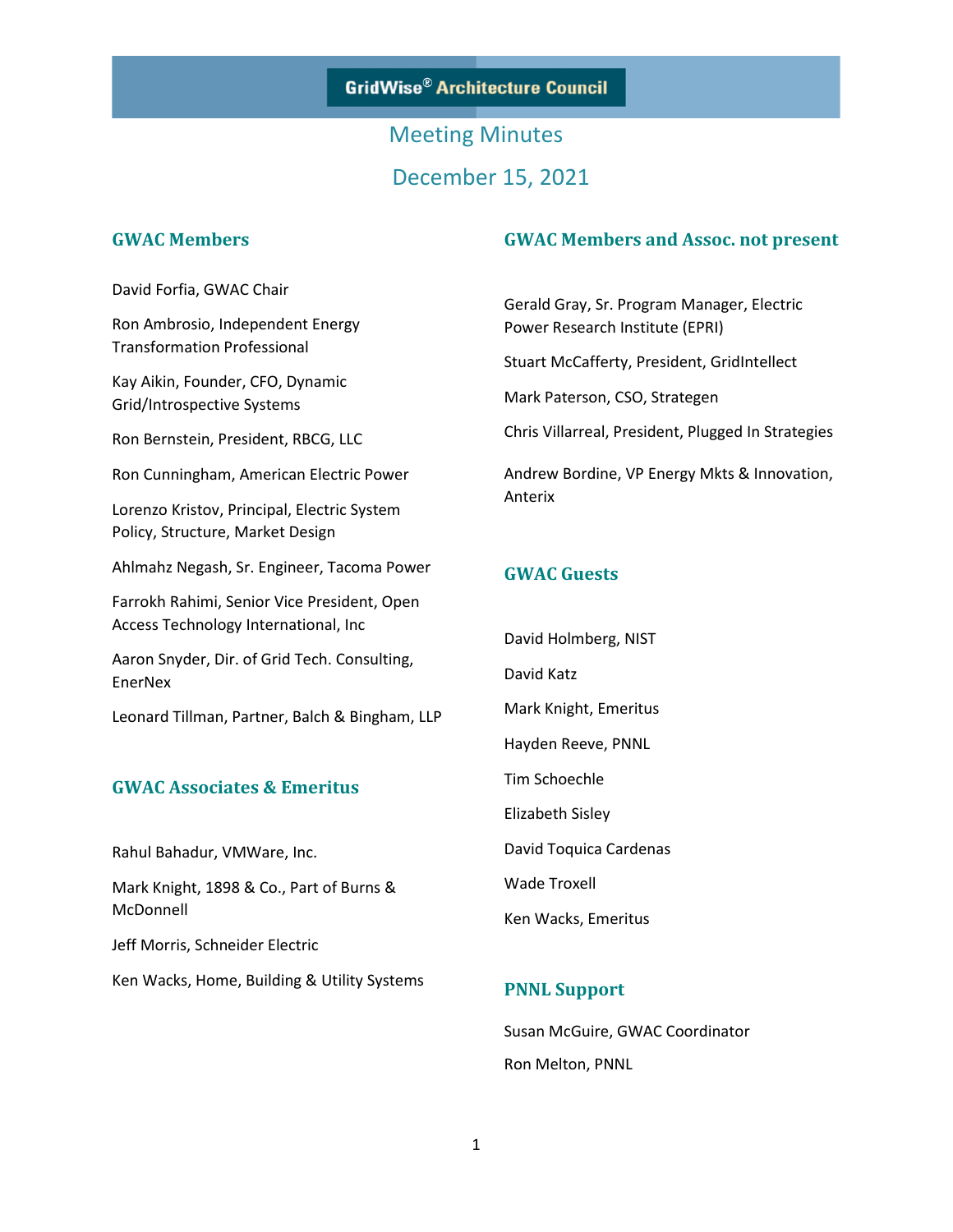### **GridWise® Architecture Council**

## Meeting Minutes December 15, 2021

David Forfia started the meeting with quorum at 12:09pm Central Time. He read the proprietary message.

David Forfia asked for a motion for approval of the modified November minutes.

Susie McGuire noted that Ken Wacks sent in some edits to his liaison report and that those changes have been made.

Ron Bernstein gave the motion to accept the minutes with Ken's changes and Ron Ambrosio gave the second. There was no discussion and the GWAC approved the November minutes.

Ron Melton noted that Erich Gunther's birthday was this week. Eric was a founding father of the GWAC and had passed a few years ago. Ron noted that he was a well-respected member of the GWAC and is missed by his colleagues.

Ron will post the Call for participation on the TESC2022 website in Teresa Carlon's absence.

He will also take down some of the remaining 2020 content.

David Forfia noted that the meeting had quorum and began the meeting.



#### Call to Order and roll call **GWAC Administrative Business**

- Welcome
- Minutes
- Upcoming events
- TESC 2022 update
- Actions
- GWAC Projects Overview Chart review
- Seemita Pal to give an update on the Grid Architecture white paper
- Liaison Reports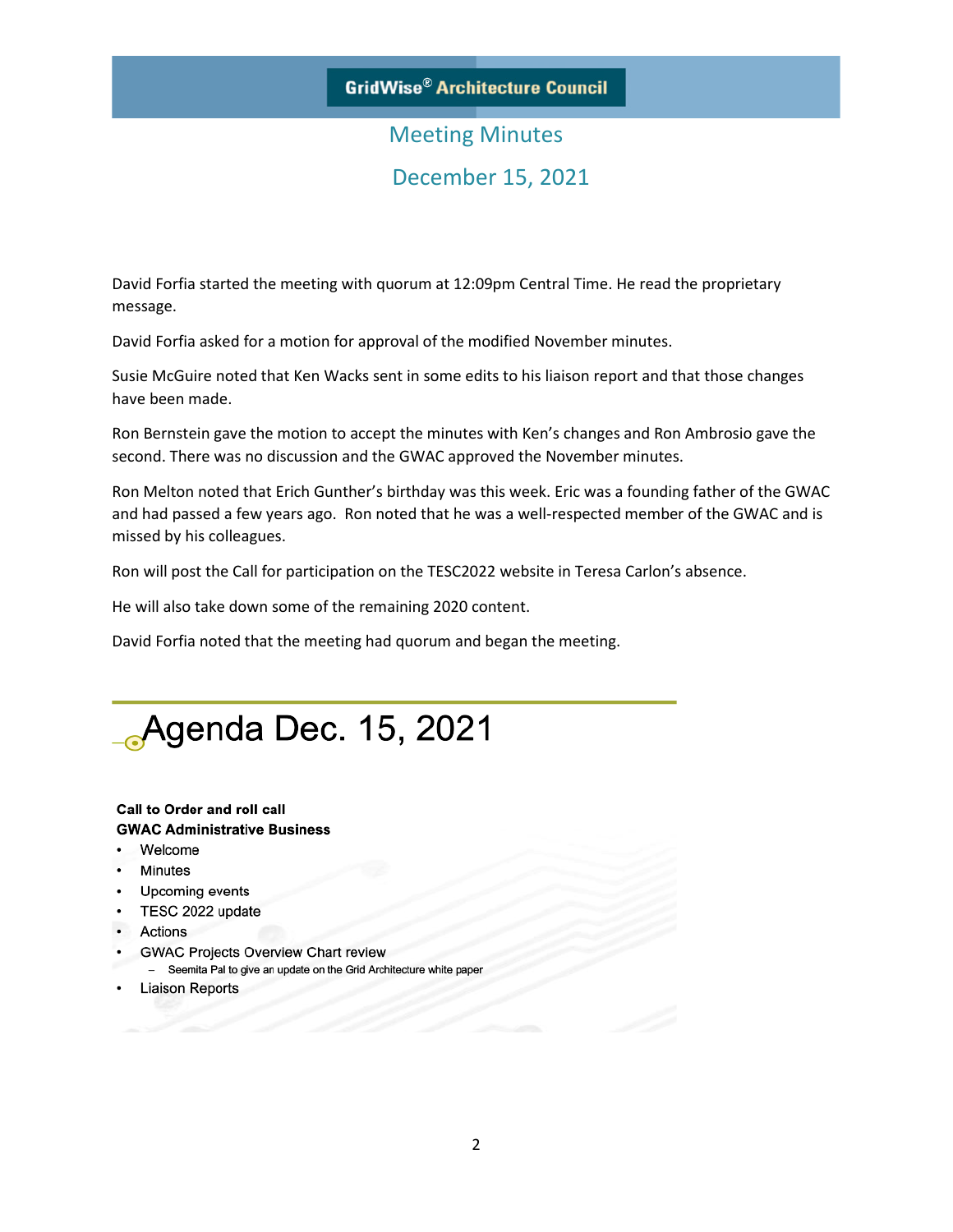### **GridWise® Architecture Council**

### Meeting Minutes

### December 15, 2021

# Conferences and Events (Bold = GWAC speakers, blue = complete)

- National Governor's Association, Washington DC, Jan. 28 31, 2022
- DistribuTech 2022 Jan 26 28, 2022, Dallas, TX
- ASHRAE Winter Conference, Jan 29 Feb. 2, 2022, Las Vegas, NV
- AHR Expo, Jan. 31 Feb. 2, 2022, Las Vegas Convention Center, NV
- NARUC Winter Policy Summit, Feb. 13 16, 2022, Washington DC
- · IEEE ISGT 2022, Washington, DC, February 21-24, 2022 face to face format **GWAC Speakers: Kay Aikin**
- Grid FWD, April 19-20, 2021, Seattle, WA
- IEEE PES T&D, April 25 28, 2022, New Orleans, LA
- IEEE Rural Electric Power Conference REPC, Cleveland OH, May 17 20, 2022
- $\cdot$  TESC 2022 May 3 5, Virtual
	- IEEE PES General Meeting, Denver, CO, July 17 21, 2022

David will be at DistribuTech in Dallas. Mark Knight is still considering going. Doug Houseman is planning to attend. David asked that anyone planning to attend please let him know and he will invite you to some gatherings held in the evenings.

Ron B might talk at ASHRAE live or virtual - not sure yet He will let us know.

Ken Wacks asked who will attend DistribuTech. Farrokh replied that he will attend.

Hayden Reeve noted that PNNL staff cannot attend the AHR Expo due to travel restrictions.

David noted that ISGT will be a face to face meeting.

No new conferences were noted.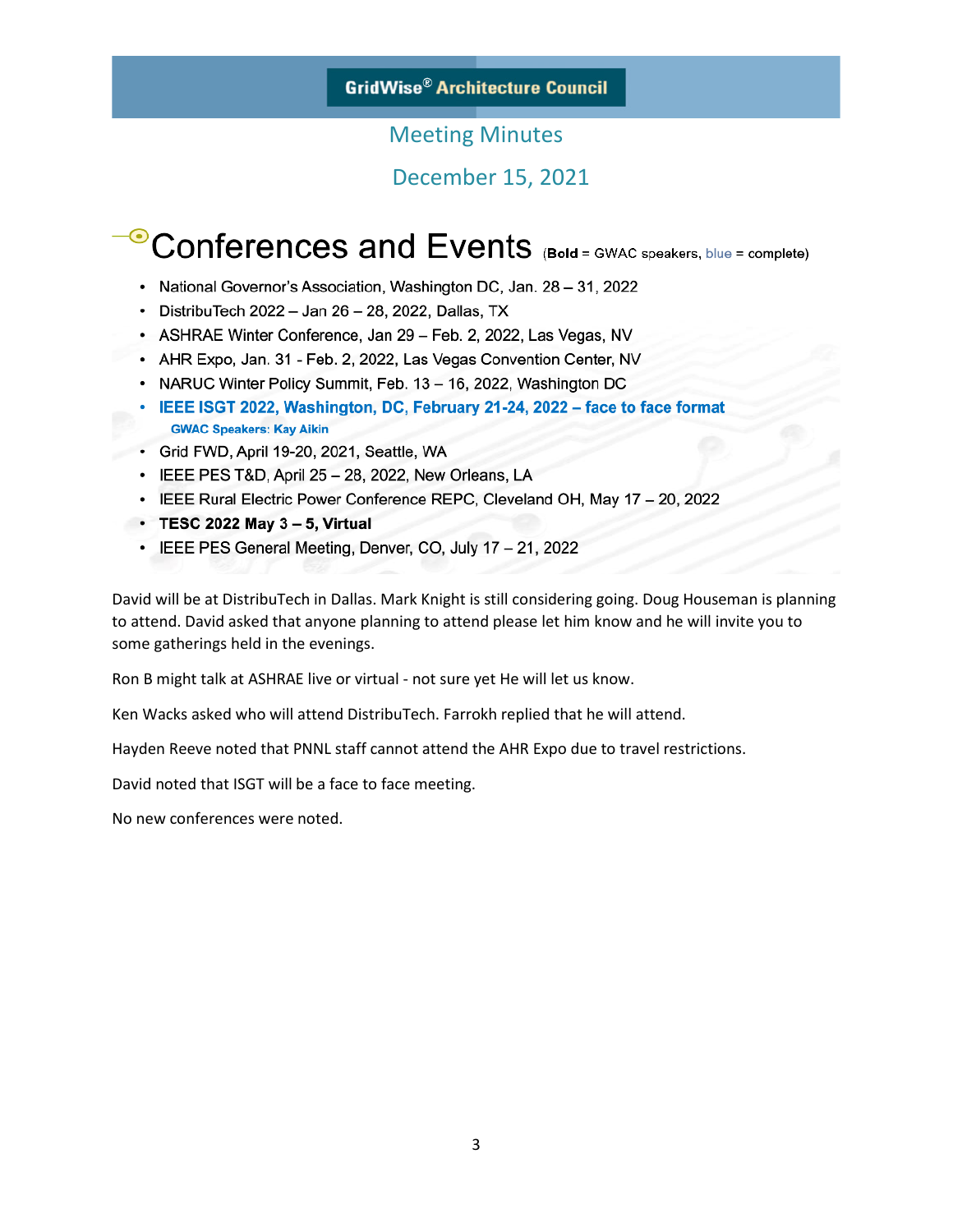**GridWise® Architecture Council** 

### Meeting Minutes

### December 15, 2021



**TESC 2022 Transactive** nergy vstems **Conference and Workshop** 

TESC 2022 - Grid Architecture to Decarbonize, Distribute, and Decentralize the Grid

May  $3 - 5$ , 2022 and Tutorial on May 2

- The conference will be virtual only
- Budget will include new costs
- Sponsorship
- **Call for Participation**
- Call for abstracts

Website: https://ieee-tesc.org/

#### **TESC 2022 Update**

David noted that the TESC 2022 Conference has been approved by IEEE and a budget has been established. A call for sponsorship has gone out and interest has been expressed. The website is up. Other groups have expressed interest.

David noted that the networking poster session will be facilitated by the software platform known as Spatial Chat depending on how the demo goes for that software.

OATI has returned their form as the Platinum sponsor already and there are three other expressions of interest so far. The diamond and platinum levels may now be sold out.

The call for abstracts is expected to go out today. He also noted that until the sponsorship form is returned to Roseanne they are not considered to be sold out.

Ron Bernstein noted he has sent the final, edited versions of the Call for Participation and the Sponsorship Prospectus to Susie and Roseanne to be emailed out. The forms are final. The forms should go out to the GWAC from Susie, and Roseanne. Ron Melton noted that the Call is located on the TESC 2022 website.

Ron B. also encouraged everyone wanting to be a TESC22 sponsor to complete the form located on the last page of the Sponsor Prospectus. This would then be returned to Roseanne Jones at IEEE.

Susie McGuire will send out the Call for Participation/Abstracts to the GWAC and Friends of GWAC lists today and Roseanne Jones will send it to the IEEE mailing list.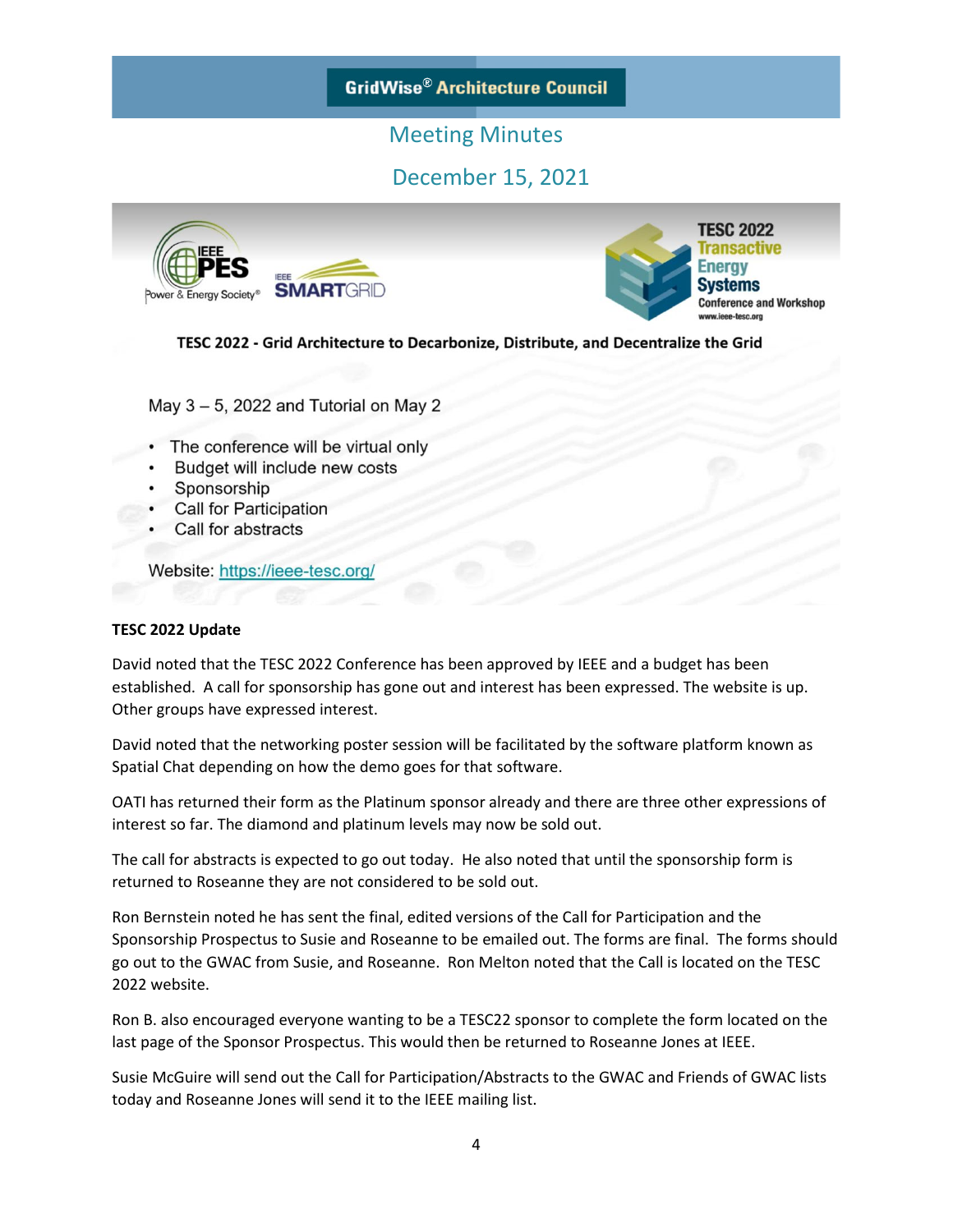### December 15, 2021

Ron Melton noted that he posted the Sponsorship Prospectus and the Call for Participation on the TESC 2022 website this morning.

David Forfia noted that the TESC 2022 Agenda is now final and he briefly reviewed the topics. It is now finalized. DOE keynotes and the GWAC foundational session will be held on the morning of day 1.

David noted that the due dates for abstracts and other related dates are noted on the Call for Participation which is now posted on the TESC 2022 website.

#### **Review of Actions from last month -**

David reviewed the previous action items, neither seems to be complete. Mark Knight confirmed that he has not met with Karen about the DOE ideas for GWAC future direction. Jaime Kolln was not on the call to give us a status on the review of the Interoperability Constitution.

#### **GWAC Project Matrix**



David Forfia reviewed the GWAC tasks in progress.

Seemita did a short presentation on the GRIDARCH white paper last month and updated the GWAC.

No updates from Lorenzo regarding the GridArch for Regulators task.

Ron Cunningham said that the Grid Future States Core Team will meet tomorrow for the last meeting this year. There is one assessment to complete. The white paper visuals have been decided. The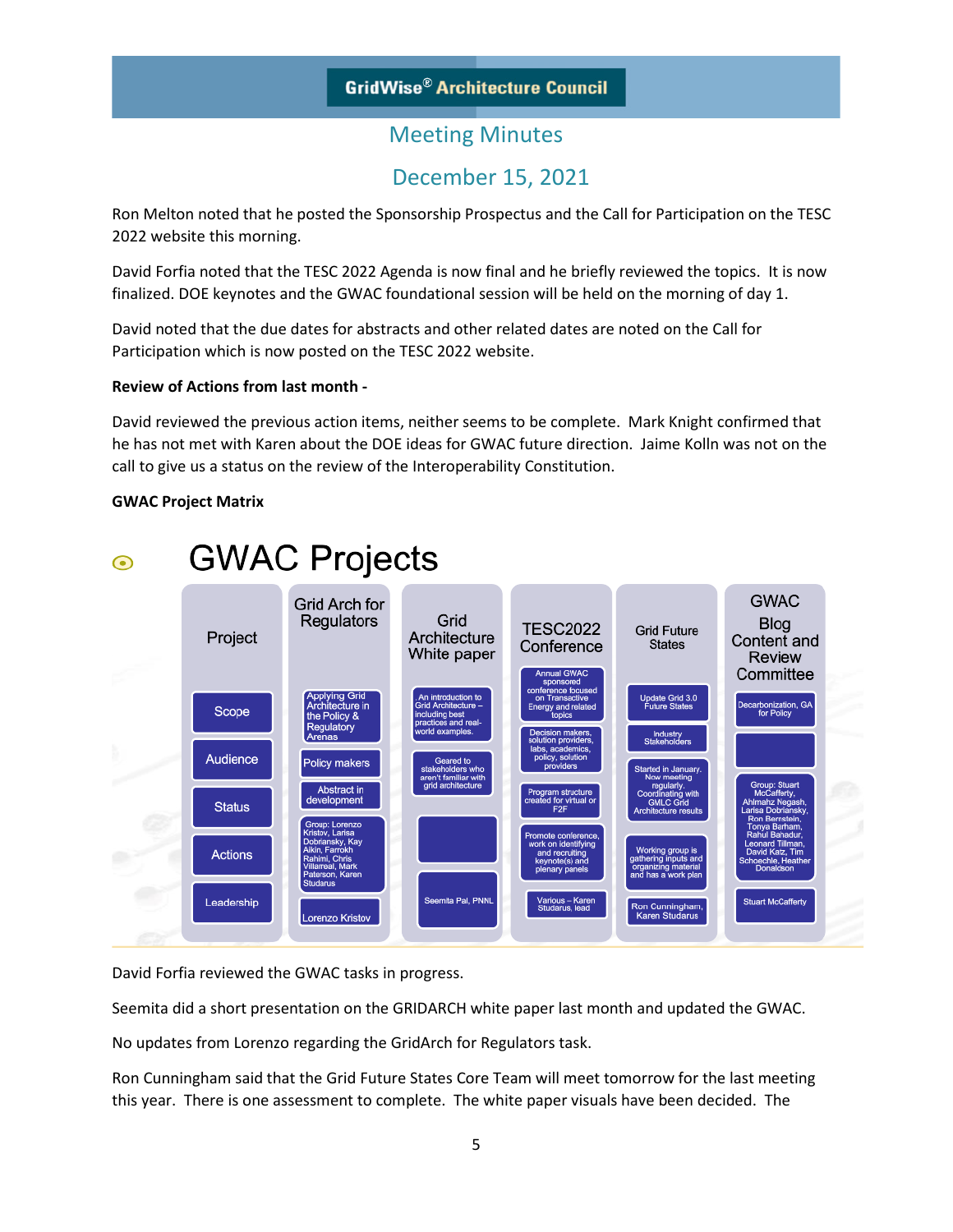### December 15, 2021

assessment scoring is being completed and some edits have been made. They are working on pro's in the white paper and on the similarities and differences section on how vision statements are similar or diverge.

There are some new contributions to review, particularly with regard to architectural gaps. This will be a key component for GWAC future work items and with stakeholder outreach. We plan to have the draft complete by the end of January so they can get it finalized and published and then formulate a panel session for TESC 2022.

(Lorenzo had to leave early)

David Forfia asked about the status of the GWAC website. Ron Melton asked Hayden Reeve, PNNL about it and Hayden said he didn't know the latest status but he will check into it and get back to the council.

Kay Aikin noted that there are six GWAC related blog posts now and more are in development. Ahlmahz has completed one. Ahlmahz has also updated the GWAC LinkedIn group site. They are waiting for the website to post the blogs. Kay noted that the website delay is on the DOE side, not on the GWAC side. Kay noted that it has been a firewall issue. The mockup site is ready to go.

*(Susie sent Hayden some information on the website after the meeting)*

### **GRÍDWISE** Progress & Accomplishments **Transactive Energy** Systems 2015-2021 - Annual Transactive Energy Systems Conference (since **Conference** 2019, IEEE PES partnership event) 2015 - Valuation of Transactive Energy Systems Proceedings 2018 - TE Systems Research, Development and Deployment Roadmap 2020 - Reliability and Resilience Considerations for TE Systems 2016 - TE Decision Makers Checklist 2020 Decision Maker's Interoperability Checklist v.1.6 2020 - Smart Buildings as a Transactive Energy Hub 2020 - Transactive Energy FAQ

#### **GWAC Progress Slide review**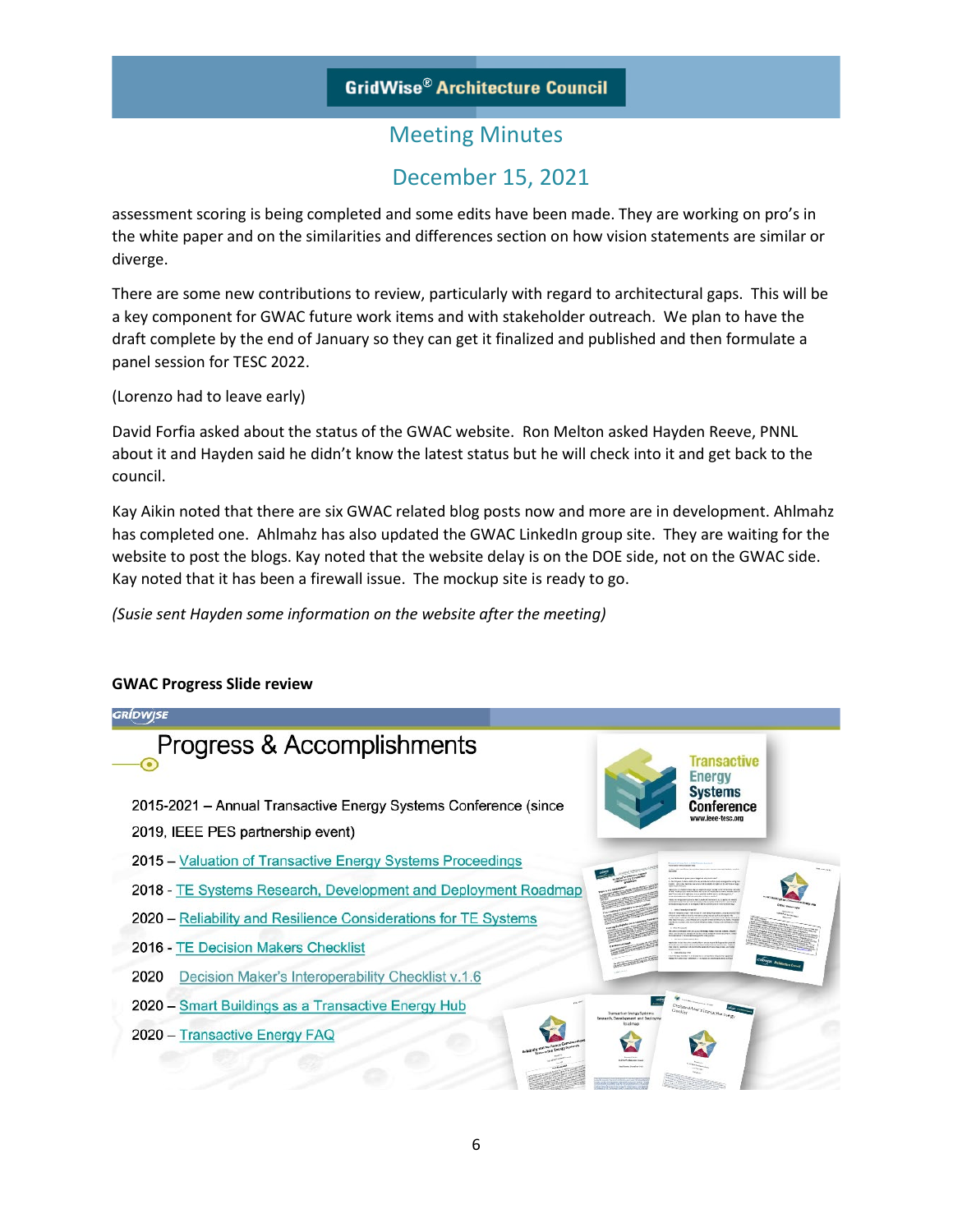### December 15, 2021

David noted that the GWAC history slides are up to date and may be used by GWAC presenters. They are located on the GridArch site for monthly meetings, in the meetings folder under GWAC RESOURCES.

#### **Liaison Reports**

David gave an overview to David Holmberg about the TESC 2022 abstract due dates and TESC 2022 website. He had submitted an idea for the conference.

David noted that the Call for Participation is up on th[e TESC 2022 website.](https://ieee-tesc.org/) The topics for the six panel sessions have been selected. He noted that the NIST topic would fit best on Day 2, under Consumer Perspectives in the afternoon. David will call him to talk more about this.

David noted that TESC 2022 Abstracts are due by January 14, 2022.

David Holmberg asked about a TESC 2022 panel that he had proposed. David Forifia said that his material would fit well under Consumer Perspectives session on Day 2. David F. will contact David H. offline to discuss further.

David Wollman was not on the call; he was unable to attend today to update the group on NIST.

David Holmberg said he couldn't speak for David Wollman on the NIST updates.

Gerald Gray, EPRI was not available to provide information.

IEEE - Farrokh Rahimi: Farrokh said he had nothing to add for IEEE meetings. He did note that Blockchain energy activity related to transactive energy and architecture is happening under PES with GWAC participation. David F. reminded everyone that it is time to register for the ISGT Conference.

ASHRAE - Ron B. Ron noted that the upcoming ASHRAE meeting will be a live event with virtual meetings and participation as well. He may or may not participate in person. Of interest to GWAC might be meetings Grid to Buildings to Cyber Security. He will participate in that one and might speak he will let us know. He said the full topic is titled, System Architecture and Design Principals for Interoperability and Integration of Cyber Secure Systems.

No new standards since the last meeting. CABA has a new CEO.

ISO/IEC ISO/IEC JTC 1/SC 25/WG 1, "Home Electronic System" (HES) international standards committee - Ken Wacks, the HES chair, noted that four proposed standards are out for review by the member nations. These include two on energy management for apartment complexes, one on the application of artificial intelligence (AI) for tailoring energy management to the customer's environment, and one on the management of energy storage devices for communications among these devices to controllers. The US has taken a position of supporting all four standards. ANSI (American National Standards Institute) will cast the vote for the United States before end of the year.

IREC (Interstate Renewable Energy Council) Customer Grid Edge (CGE) committee - Ken Wacks, the CGE chair, said that the Modular Communication Interface (MCI) for Energy Management standard (officially